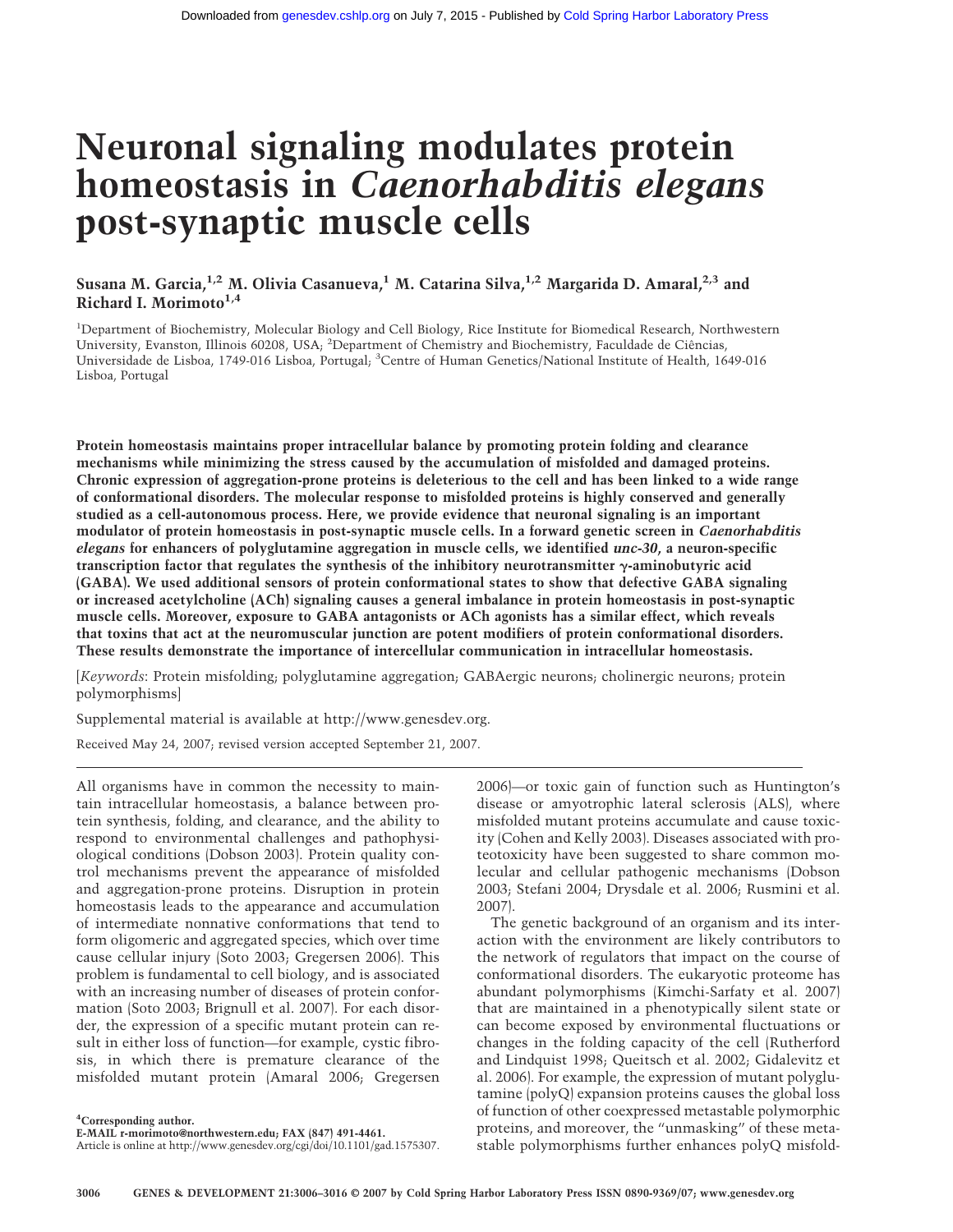ing and aggregation (Gidalevitz et al. 2006). These results suggest that endogenous protein polymorphisms can act as genetic modifiers in protein conformational diseases. This may be relevant to other late-onset progressive neurodegenerative diseases such as ALS, for which 90% of the cases are sporadic, but share the same pathological characteristics of the familial form of the disease (Boillee et al. 2006).

Proteins containing expanded polyQ form alternate conformational states that can self-associate and form proteotoxic oligomeric and aggregate species (Warrick et al. 1998; Gusella and MacDonald 2000; Chen et al. 2002). For polyQ repeat diseases, the length of the polyQ expansion dictates both the kinetics of aggregation (Chen et al. 2002) and age of disease onset (Gusella and Mac-Donald 2000). A number of *Caenorhabditis elegans* models expressing polyQ proteins have been established in which length-dependent phenotypes have been observed in different tissues (Faber et al. 1999; Parker et al. 2001). The *C. elegans* models established by our laboratory for polyQ aggregation and toxicity employed chimeric polyQ fusion proteins to yellow fluorescent protein (YFP) that revealed a clear length- and age-dependent polyQ aggregation and cellular toxicity in body wall muscle cells (Satyal et al. 2000; Morley et al. 2002) and neurons (Brignull et al. 2006) that mimics the polyQlength dependence observed for Huntington's disease. Animals expressing 24 glutamines (Q24) exhibited soluble fluorescence, whereas animals expressing 35 (Q35) or 40 glutamines (Q40) exhibited age-dependent aggregation (Nollen et al. 2004). The intrinsic characteristics of polyQ protein aggregation and toxicity in *C. elegans* have proven useful for genome-wide screens for modifiers of protein aggregation (Nollen et al. 2004) and as probes to challenge the folding environment revealing the delicate nature of protein homeostasis (Nollen et al. 2004; Gidalevitz et al. 2006). These models also contributed to establish the critical roles of the *age-1*/*daf-2* insulin-like signaling (ILS) signaling pathways and the heat-shock response as potent modulators of polyQ aggregation and toxicity and as lifespan regulators (Morley et al. 2002; Hsu et al. 2003; Nollen et al. 2004). Collectively, these studies revealed the delicate nature of protein homeostasis, the relative ease by which an imbalance occurs and the role of stress signaling networks of intracellular factors to counter this imbalance.

In this study, we show that neuronal signaling is a potent non-cell-autonomous modulator of post-synaptic protein homeostasis. Disturbances in neuronal signaling, whether caused by genetic modifications or pharmacological agents that lead to post-synaptic cellular overstimulation, have widespread effects on the cell's buffering capacity for protein folding resulting in misfolding of conformationally challenged metastable proteins. Therefore, changes in cell–cell communication represent an important and previously unidentified modulator of protein homeostasis. Furthermore, due to the ability of cell–cell communication to affect protein folding, noncell-autonomous regulation is likely to represent a critical component of protein misfolding disorders.

# **Results**

#### *rm7 leads to premature polyQ aggregation*

We identified novel modifiers of polyQ aggregation by performing a forward genetic screen of *C. elegans* strains expressing  $polyQ::YFP$  in body wall muscle cells (Fig. 1A–J). Mutants that exhibited a premature shift from a diffuse to punctate  $polyQ::YFP$  distribution were selected. We identified and characterized a mutation, *rm7*, that led to the premature appearance of polyQ foci in  $Q35::YFP$  or  $Q40::YFP$  animals compared with wildtype Q35 and Q40 lines, respectively (Fig. 1, A–J,K–T). In Q35;*rm7* animals, the polyQ foci appeared prematurely in young adult (4-d-old) animals and increased as the animals aged (Fig. 1M–P). By comparison, in wild-type Q35 animals polyQ foci appeared initially at a later age (5 d after hatching), with widespread distribution only at 6 d of age (Fig. 1C–F). Likewise, premature polyQ foci were also observed in *rm7*;Q40 animals as young day 1 larvae (Fig. 1Q,R), a full day earlier than for wild-type Q40 animals (Fig. 1G–J). In 1-d-old *rm7*;Q40 animals the appearance of polyQ foci displayed a striking dorsal–ventral asymmetry, with a prevalence of foci on the ventral side (Fig. 1Q–T,V). This dorsal–ventral asymmetry in distribution was only observed early in development (Fig. 1V). The *rm7* mutation had no effect in Q24-expressing animals (Fig. 1A,B,K,L).

We next examined whether the polyQ foci detected in the *rm7* background corresponded to the appearance of immobile aggregate species using fluorescence recovery after photobleaching (FRAP) analysis. FRAP is a dynamic imaging method that we adapted to cells of living worms to assess changes in protein mobility and solubility (Brignull et al. 2006). The foci in day 4 Q35;*rm7* animals did not recover following photobleaching (Fig. 1U), indicating that that Q35 had changed from a soluble, diffuse population to an immobile and aggregated state. These results suggest that the *rm7* mutation leads to the premature appearance of polyQ aggregates. Similar results were also observed for the polyQ foci formed in *rm7*;Q40 animals (data not shown) in contrast to soluble Q35 or Q40 in wild-type backgrounds. We concluded that the *rm7* mutation caused the premature conversion of expanded  $\text{polyQ}$ : YFP from a soluble to an aggregated state in body wall muscle cells. We addressed whether the *rm7* mutation altered the levels of polyQ protein by Western blot analysis and found that wild-type and *rm7* animals express equivalent levels of Q35 (Supplementary Fig. S1). These results reveal that the premature polyQ aggregation observed in the *rm7* background is not due to changes in polyQ protein levels, and rather is due to an imbalance in protein homeostasis.

## *rm7 is a hypomorphic allele of unc-30*

Using standard genetic techniques, the *rm7* mutation was mapped to the gene *unc-30* (Fig. 2A; Supplementary Fig. S2; Supplemental Material). UNC-30 is a neuronspecific homeodomain transcription factor essential for -aminobutyric acid (GABA) synthesis (Jin et al. 1994). GABAergic motor neurons are required for proper loco-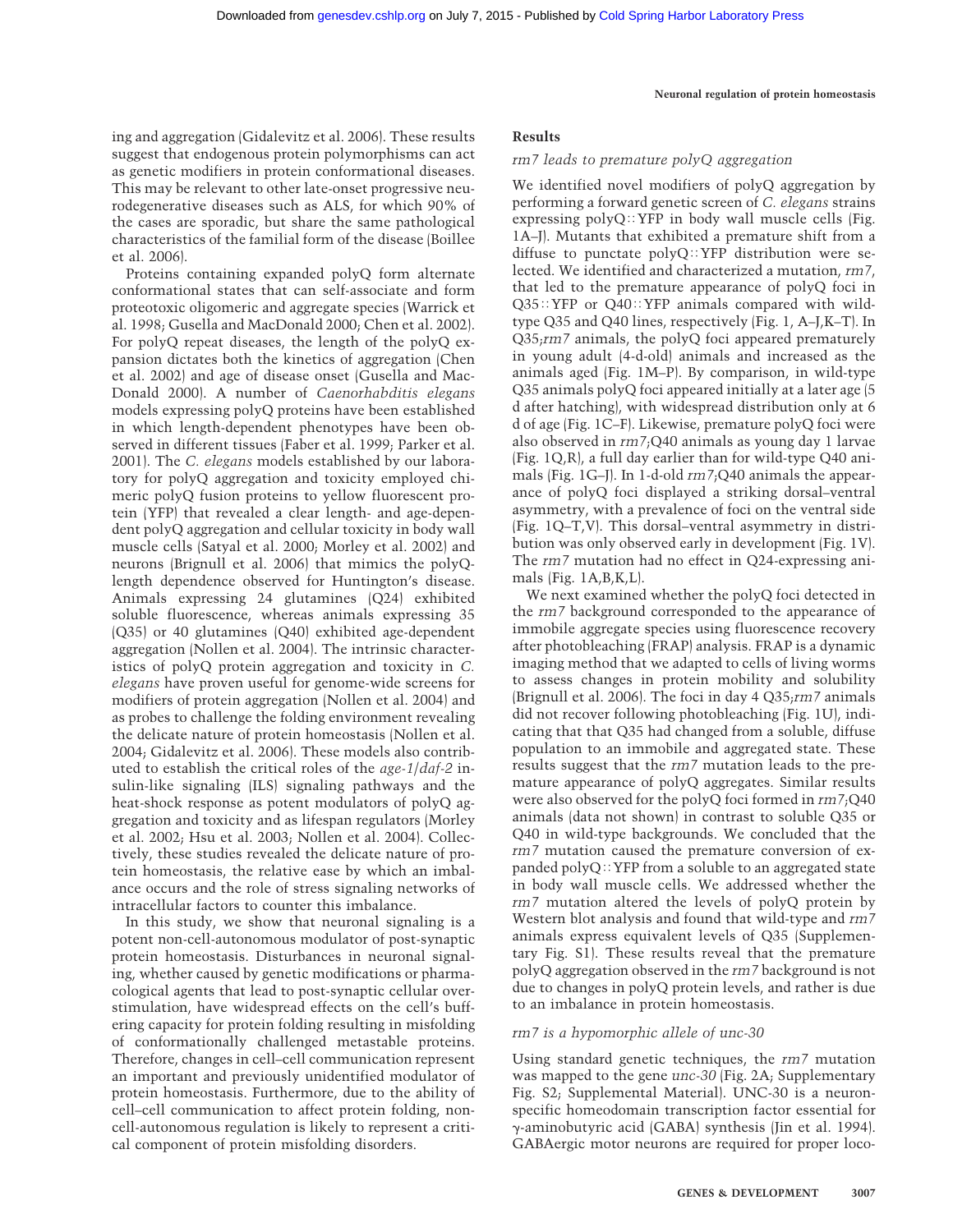

Figure 1. The mutation  $rm7$  causes premature polyQ aggregation in *C. elegans* expressing Q35::YFP or Q40::YFP in body wall muscle cells. Fluorescent microscopy images of 6-d-old Q24 (*A*,*B*) and *rm7*;Q24 (*K*,*L*), 4-d-old Q35 (*C*,*D*) and Q35;*rm7* (*M*,*N*), 6-d-old Q35  $(E,F)$  and Q35; $rm$ 7 (O,P), 1-d-old Q40 (G,H) and  $rm$ ;Q40 (Q,R), and 2-d-old Q40 (I,J) and  $rm$ ?;Q40 (S,T) animals. The white box indicates magnified region. Bars:  $A, C, E, K, M, O$ , 200 µm;  $B, D, F, G, I, L, N, P, Q, S$ , 50 µm;  $H, J, R, T$ , 25 µm. (U) Quantitative FRAP analysis of diffuse or foci Q35: YFP proteins. Full lines represent "foci" and dashed lines represent "diffuse protein," indicated by f and d, respectively. The relative fluorescence intensity (RFI) was determined for each time point and represents the average of a minimum of four independent measurements. Error bars indicate SEM. (*V*) Dorsal–ventral aggregation asymmetry. Aggregates in the dorsal and ventral sides of Q40 and *rm7*;Q40 age-matched animals were quantified. Columns represent the number of aggregates in the dorsal side of Q40 (white columns), ventral side of Q40 (gray columns), dorsal side of *rm7*;Q40 (dashed columns), and ventral side of *rm7*;Q40 (black columns) animals. In the figure, d and v indicate dorsal and ventral, respectively. Each column represents the average of 80 animals and error bars indicate SEM. (\*\*) *P* < 0.01 between dorsal and ventral *rm7*;Q40. Fluorescent and phase-contrast images of 1-d-old *rm7*;Q40 animals. White asterisk indicates the region were vulva will form at a late larval stage corresponding to the ventral side of the animal. Bar, 50  $\mu$ m.

motion and both *unc-30*-null alleles and *unc-30(rm7)* cause an obvious uncoordinated phenotype (Supplemental Material). The *rm7* mutation was characterized and shown to be due to a 347-base-pair (bp) deletion of part of the homeodomain region, the DNA-binding domain of UNC-30 (Supplementary Fig. S3). Consequently, the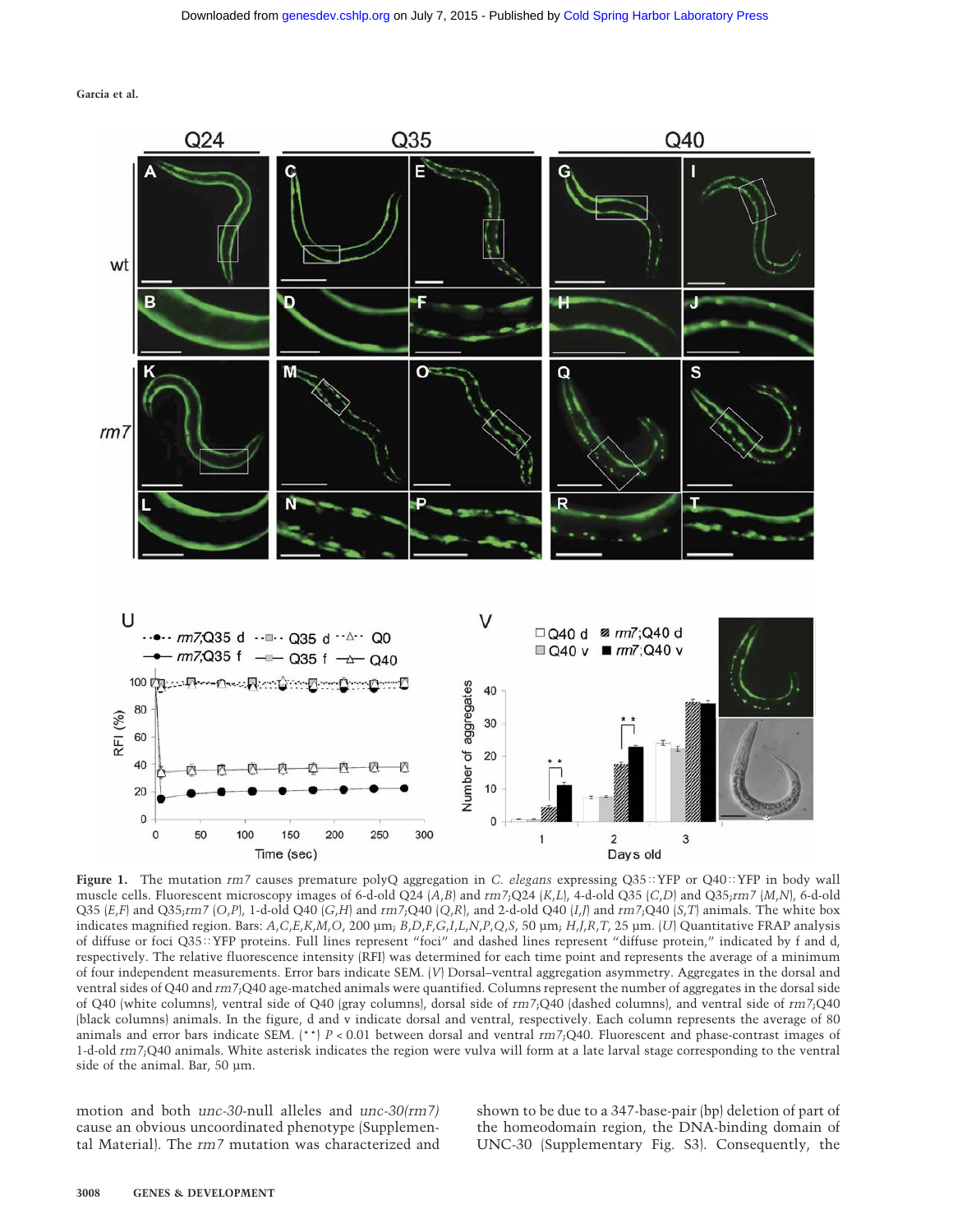

**Figure 2.** GABAergic-defective signaling leads to premature aggregation of polyQ expansions. (*A*) *Above* is the genetic map of the *unc-30* region on chromosome IV and rescuing cosmid B0564; the *bottom* displays the *unc-30* exon–intron structure containing the *rm7* deletion region. (*B–D*) Fluorescent images and merged phase-contrast images of young adult animals  $P_{unc-47}$ *; gfp* (*B*), *unc*- $30(e191)$ ; P<sub>unc-47</sub> $\therefore$  gfp (C), and *unc-30(rm7)*; P<sub>unc-47</sub> $\therefore$  gfp (D). Animals expressing P<sub>unc-47</sub> $\therefore$  gfp exhibit GFP expression in the 26 GABAergic neurons  $(B)$ ; conversely,  $unc-30(e191)$ ;  $P_{unc-47}$ :  $gfp$  (*C*), and  $unc-30(rm7)$ ;  $P_{unc-47}$ :  $gfp$  (*D*) display GFP localization only in the nontype-D GABAergic motor neurons (white arrows). Bar, 100 µm. (*E*) Schematic representation of the downstream targets of UNC-30. (*F*,*G*) Animals were synchronized and the age-dependent accumulation of aggregates was determined. The strains analyzed were Q35 (red diamonds), Q35;*unc-30(rm7)* (empty circles), Q35;*unc-30(e191)* (gray triangles), Q35;*unc-30(e2327)* (gray diamonds), Q35;*unc-25(e156*) (blue circles), and Q35;*unc-47(gk192)* (empty blue triangles) (*F*); and Q40 (red diamonds), *unc-30(rm7);*Q40 (empty circles), *unc-30(e2327);*Q40 (gray diamonds), *unc-25(e156);*Q40 (blue circles), *unc-47(gk192);*Q40 (empty blue triangles), and *unc-49(e407);*Q40 (empty gray diamonds) (*G*). Cohort sizes decreased as some animals died during the experiment, but each data point represents at least 21 animals (range, 21–141). Error bars indicate SEM.

phenotype of the *rm7* mutation has an uncoordinated phenotype indistinguishable from that of *unc-30*-null alleles (Supplemental Material).

The effect of the *rm7* mutation on UNC-30 activity and GABA signaling was examined using a reporter strain containing the promoter region of *unc-47*, the vesicular GABA transporter that is a downstream target of UNC-30 (Fig. 2E; McIntire et al. 1997). The *unc-47* promoter fused to GFP,  $P_{unc-47}$ : gfp, is expressed in all 26 GABAergic neurons (Fig. 2B; McIntire et al. 1997). Introduction of an *unc-30*-null mutation into the background of the reporter strain, *unc-30(e191*);P<sub>unc-47</sub>: gfp, results in a complete absence of GFP expression in the 19 type-D GABAergic neurons with no effect on seven,

UNC-30-independent, non-type-D GABAergic neurons (Fig. 2C). A similar loss of GFP expression was observed for *unc-30(rm7)*; P<sub>unc-47</sub>: GFP in the 19 type-D GABAergic neurons (Fig. 2D). We concluded from these results that the *unc-30(rm7)* allele is a hypomorphic allele of *unc-30* that results in a severe deficit in GABAergic signaling.

# *Defective GABAergic signaling leads to premature polyQ aggregation*

A prediction from the *unc-30(rm7)* result is that other *unc-30* alleles as well as mutations in UNC-30 downstream targets should also result in premature polyQ ag-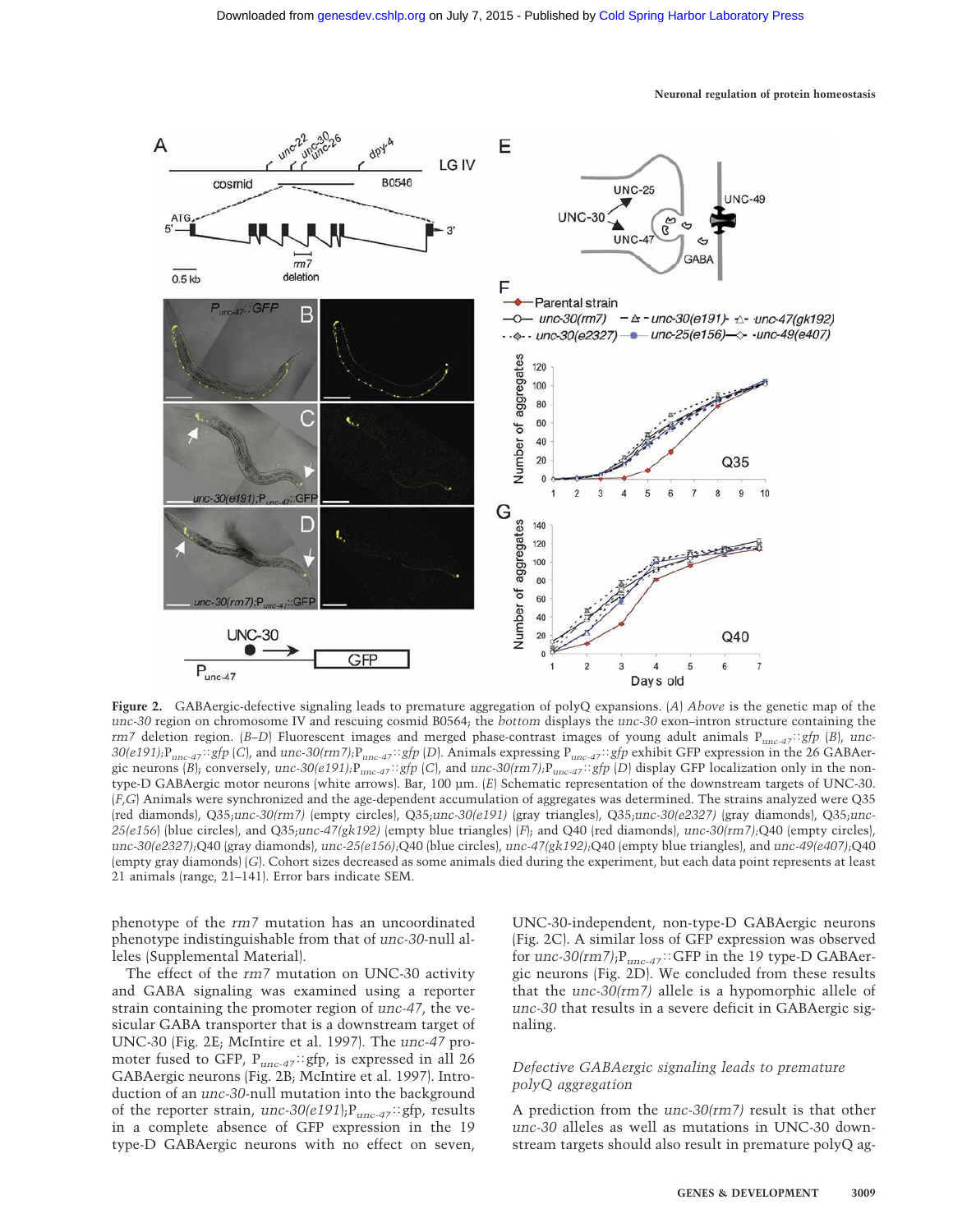gregation. To test this, we examined two known *unc-30* null alleles and mutations in two UNC-30 targets, *unc-47* encoding vesicular GABA transporter and *unc-25,* the gene encoding glutamic acid decarboxylase (Fig. 2E; Jin et al. 1999). All of these mutations resulted in the premature appearance of polyQ aggregation, similar to what we had observed for *unc-30(rm7)* (Fig. 2F,G). On average, at day 4, mutants in the UNC-30 pathway had a 17-fold increase in polyQ35 aggregation with respect to Q35 wild-type animals. This increase in aggregation persisted through day 5, when GABA-defective mutant animals displayed a fourfold increase in aggregates relative to wild-type animals. Furthermore, Q35 GABA-defective animals have an enhanced aggregation half-time  $(t_{1/2},$  defined as the average age at which animals reached 50% maximal aggregation) of 1.2 d earlier than Q35 wild-type control animals (Supplementary Table S1). Q40 GABAdefective animals in turn displayed a threefold increase in aggregation at day 2 and a nearly 1-d enhancement in the  $t_{1/2}$  (Supplementary Table S1). We next examined animals with a null mutation for *unc-49* encoding the GABA receptor expressed in body wall muscle cells (Fig. 2E). *unc-49(e407)*;Q40 animals also exhibited premature  $Q40$ : YFP aggregation, similar to that observed in other GABA mutants (Fig. 2G). These results revealed a consistent pattern of premature polyQ aggregation and suggested that defective GABA signaling in motor neurons affected protein aggregation in post-synaptic muscle cells.

Additional support for the involvement of GABAergic signaling on post-synaptic protein homeostasis is provided by our earlier observation of asymmetric dorsoventral pattern of Q40 aggregation in *unc-30* animals (Fig. 1Q–T,V). The timing of Q40 dorsal–ventral aggregate distribution correlates with the asymmetric development of GABAergic neuromuscular innervation. In L1 larval stage animals, GABAergic signaling is present only in the ventral body wall muscle cells and by L2, both dorsal and ventral sides become innervated (White et al. 1978). The initial cells that are exposed to defective GABA signaling are the ventral body wall muscle cells. We found a striking correlation with the appearance of aggregates predominately on this side (Fig. 1V). Furthermore, this asymmetry in aggregation onset was observed for the different Q40;GABA-defective strains analyzed (data not shown). As expected, this dorsal–ventral asymmetry in polyQ aggregation was transient and was not observed later in development (Fig. 1V) at 3 d old. Taken together, these results provide strong support to a model in which premature polyQ aggregation is induced by defective GABAergic signaling in the post-synaptic cell.

# *Cholinergic hyperstimulation causes premature polyQ aggregation in body wall muscle cells*

The sinusoidal locomotion of *C. elegans* results from alternate body wall muscle contraction, promoted by excitatory cholinergic motorneurons, and muscle relaxation promoted by inhibitory GABAergic motorneurons. We hypothesized that the premature polyQ aggregation observed in GABA-defective mutants was the result of overstimulation of the post-synaptic cells by the cholinergic motorneurons. To test this, we analyzed the effects of mutations in acetylcholinesterases *ace-1* and *ace-2* that result in muscle hypercontraction due to the reduction of acetylcholine (ACh) clearance from the neuromuscular junction (NMJ) (Combes et al. 2003). In Q35;*ace-2(g72);ace-1(p1000)* mutant animals, we observed a premature enhancement (more than twofold) in  $Q35: YFP$  aggregation at 4 d relative to controls (Fig. 3A). These results indicate that increased cholinergic activity results in premature polyQ aggregation.

We next examined the role of downstream components of ACh signaling. The pathway activated downstream from the ACh receptor is calcium  $(Ca^{2+})$  dependent (Richmond and Jorgensen 1999; Jospin et al. 2002); therefore, an increase of  $Ca^{2+}$  influx should result in premature polyQ aggregation. To address this, we employed a gain-of-function mutation in the  $\alpha$ 1-subunit of the Ca2+ channel, *egl-19(ad695),* shown to yield a sustained influx of  $Ca^{2+}$  into body wall muscle cells (Lee et al. 1997). The aggregation phenotype of Q35;*egl-19(ad695)* animals displayed a dramatic 16-fold increase in aggregation at day 4 that corresponds to a 1-d enhancement in *t*1/2 (Fig. 3B; Supplementary Table S1), with a premature



**Figure 3.** Cholinergic hyperstimulation causes premature polyQ aggregation in body wall muscle cells. Animals were synchronized and the age-dependent accumulation of aggregates was determined by fluorescent microscopy. (*A*,*B*) The strains analyzed were Q35, Q35,*ace-2(g72);ace-1(p1000)* (*A*) and Q35, Q35;*egl-19(ad695)* (*B*). Each column represents a minimum of 20 animals (range of 20–72). (*C–F*) One-day-old (L1) animals were treated with 200 mM GABA (*C*), 1 mM lindane (*D*), 25 µM levamisole (*E*), or 1 mM nicotine (*F*), and the number of aggregates were determined daily. (*C–F*) The age-dependent increase in aggregate number was plotted for the different drug treatments. An *n* value of at least 40 animals (range, 40–200) for each concentration and time point was analyzed. For all graphs, error bars indicate SEM. (\*) *P* < 0.05; (\*\*) *P* < 0.01.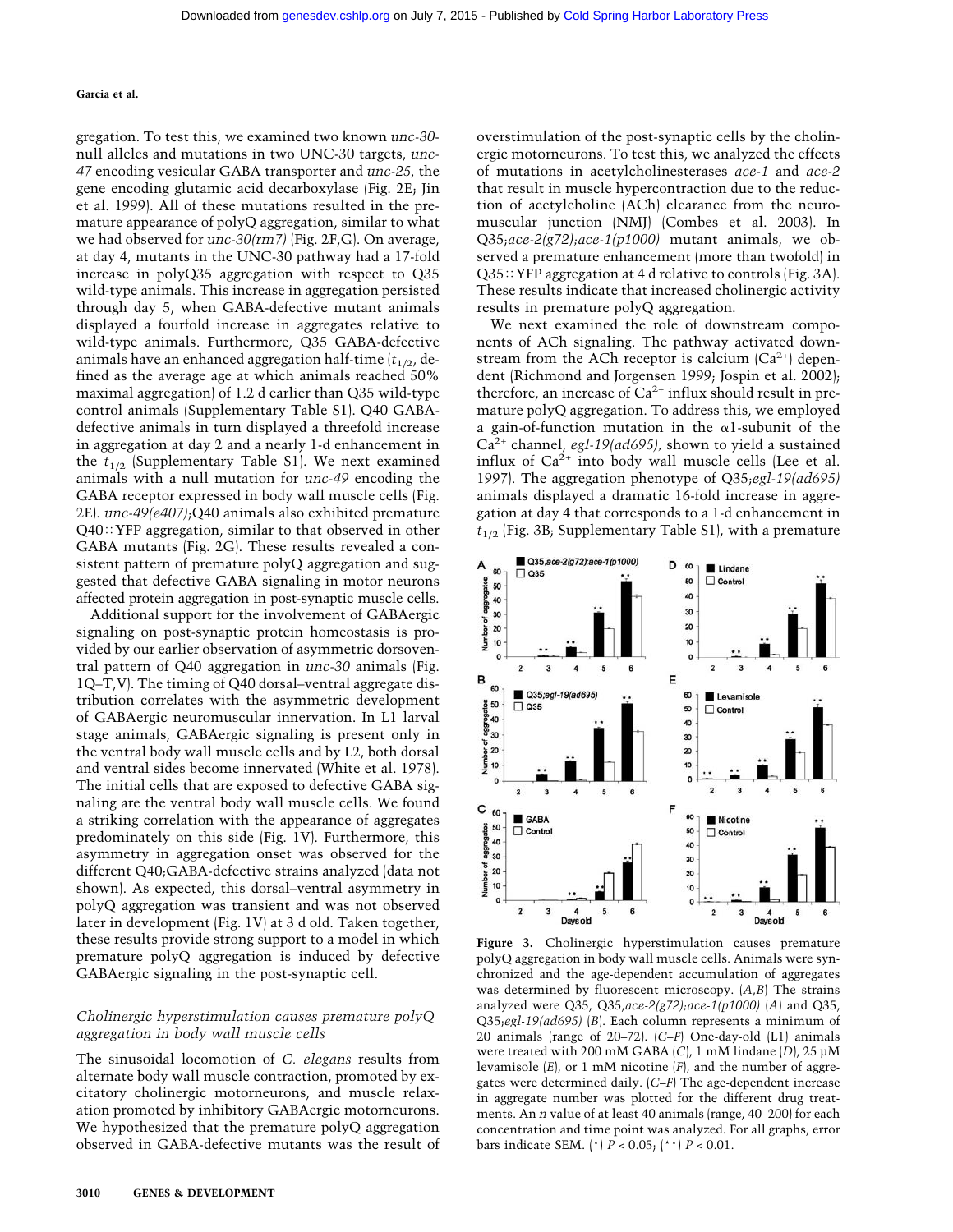aggregation onset similar to the observed for Q35 GABAdefective animals (Fig. 2F). Conversely, a partial loss-offunction mutation in this gene, *egl-19(n582),* leading to a 30% decrease in the amount of  $Ca^{2+}$  entering the muscle cells, caused a decrease in aggregation in Q35;*egl-19(n582)* animals (Supplementary Fig. S4A). Together, these data indicate that overexcitation of post-synaptic muscle cells is the basis for an imbalance in protein homeostasis. This hypothesis was further corroborated by the finding that a reduction in the general excitability of body wall muscle cells can also reduce polyQ aggregation. Specifically, we observed that a gain-of-function mutation in *unc-93*, a gene encoding a subunit of the K+ channel complex that is known to reduce muscle contraction (de la Cruz et al. 2003), decreased polyQ aggregation in body wall muscle cells (Supplementary Fig. S4B). Collectively, these results suggest that a shift in the signaling balance toward cellular overexcitation underlies the disruption in protein homeostasis and lend support for the role of neuronal signaling as an important modulator of polyQ misfolding and aggregation.

# *Small molecule agonists and antagonists that alter GABAergic and cholinergic signaling affect protein homeostasis*

The NMJ is a well-characterized target for small molecule effectors of neurotransmitter activity at the synaptic junction, including environmental toxins that can function as agonists and antagonists of cholinergic and GABAergic signaling. Exposure of Q35 animals to GABA, an agonist of the UNC-49 receptor, suppressed polyQ aggregation (Fig. 3C; Supplementary Fig. S5A–D), whereas exposure to lindane, an organochlorine pesticide that functions as a UNC-49 antagonist, enhanced polyQ aggregation (Fig. 3D; Supplementary Fig. S5E–H). Likewise, incubation with ACh agonists nicotine (Fig. 3F; Supplementary Fig. S5M–P) or levamisole (Fig. 3E; Supplementary Fig. S5I–L) also enhanced polyQ aggregation. We also observed similar effects of these pharmacological agents on polyQ aggregation in Q35;*unc-30(rm7)* animals (data not shown). The effects of the different compounds on polyQ aggregation were slightly weaker than the effects of the GABAergic mutants, and similar to what we had observed with the ACh genetic data, These results reveal that small molecule agonists and antagonists are environmental factors that affect protein homeostasis in post-synaptic muscle cells as a result of a chemical imbalance in neuronal signaling. Taken together, our data show that an imbalance in cholinergic signaling has deleterious effects on protein homeostasis whether induced by a genetic deficiency or small molecules.

# *Cellular hyperstimulation has global consequences on the conformation and activity of metastable proteins*

Our results suggest a model in which neuronal signaling modulates protein homeostasis. To examine whether the imbalance in neuronal signaling has global deleterious effects on protein homeostasis, we examined the phenotypes of two metastable proteins with temperature-sensitive (ts) mutations: *unc-15(e1402),* an allele of paramyosin, and *unc-52(e669su250),* a ts allele of perlecan with a role in muscle structure (Gidalevitz et al. 2006). At the restrictive temperature, the folding defect of a ts allele of *unc-15(e1402)* can be monitored both at a cellular level by the failure to form myofilaments and behaviorally by measuring uncoordinated movement (Gengyo-Ando and Kagawa 1991). Conversely, the folding defect caused by the *unc-52(e669su250)* ts mutation results in muscle dysfunction and stiff paralysis (Rogalski et al. 2001). The phenotypes of both ts strains were determined in the background of *unc-30(rm7)* mutants. If *unc-30* causes a general disruption in protein homeostasis, we would predict that these ts phenotypes will be expressed at the permissive conditions.

For each of these ts mutations we observed a strong mutant phenotype at the restrictive condition: UNC-52(ts) animals become paralyzed except for the head region, and likewise UNC-15(*ts*) become uncoordinated (Table 1). At the permissive conditions, these ts phenotypes are either not detected or only weakly penetrant (Table 1; Fig. 4A,B). However, when each ts protein was expressed in the background of *unc-30(rm7)*, we observed the ts phenotypes for both double mutants at the permissive condition (Table 1; Fig. 4A,B). A striking increase in the fraction of uncoordinated animals, from 36% to 85% was observed for *unc-15(e1402);unc-30(rm7)* relative to *unc-30(rm7)* alone (Table 1; Fig. 4A). A similar severe effect was observed for *unc-52(e669su250);unc-30(rm7)* in which 75% of the population displayed paralysis relative to none for control animals (Fig. 4B).

We next examined the specificity of the loss of protein homeostasis caused by the *unc-30(rm7)* mutation on *unc-15(e1402)* function by the direct examination of paramyosin in thick filament structure by immunostaining. At the permissive temperature (15°C), the thick filaments in *unc-15(e1402)* animals exhibit the characteris-

**Table 1.** *Defective neuronal signaling leads to misfolding of unrelated folding-defective proteins*

|                            | Phenotype scored<br>$(n$ value                    | Animals displaying<br>phenotype $(\% )$ |                |
|----------------------------|---------------------------------------------------|-----------------------------------------|----------------|
| Proteins expressed         |                                                   | $15^{\circ}$ C                          | $25^{\circ}$ C |
|                            | Slow movement $(n > 130)$                         |                                         |                |
| N <sub>2</sub> (wild type) |                                                   | $0 \pm 0.0$                             | $0 \pm 0.0$    |
| $UNC-30(rm7)$              |                                                   | $36 \pm 0.6$                            | $38 \pm 0.1$   |
| UNC-15(e1402)              |                                                   | $3 \pm 0.4$                             | $70 \pm 2.4$   |
| UNC-15(e1402);             |                                                   |                                         |                |
| $UNC-30(rm7)$              |                                                   | $85 \pm 1.3$                            | $100 \pm 0.3$  |
|                            | Abnormal body shape (stiff paralysis) $(n > 200)$ |                                         |                |
| N <sub>2</sub> (wild type) |                                                   | $0 \pm 0.0$                             | $0 \pm 0.0$    |
| <i>UNC-30(rm7)</i>         |                                                   | $0 \pm 0.0$                             | $0 \pm 0.0$    |
| UNC-52(e669su250)          |                                                   | $0 \pm 0.0$                             | $100 \pm 0.0$  |
| UNC-52(e669su250);         |                                                   |                                         |                |
| $UNC-30$ $(rm7)$           |                                                   | $75 \pm 0.7$                            | $100 \pm 0.0$  |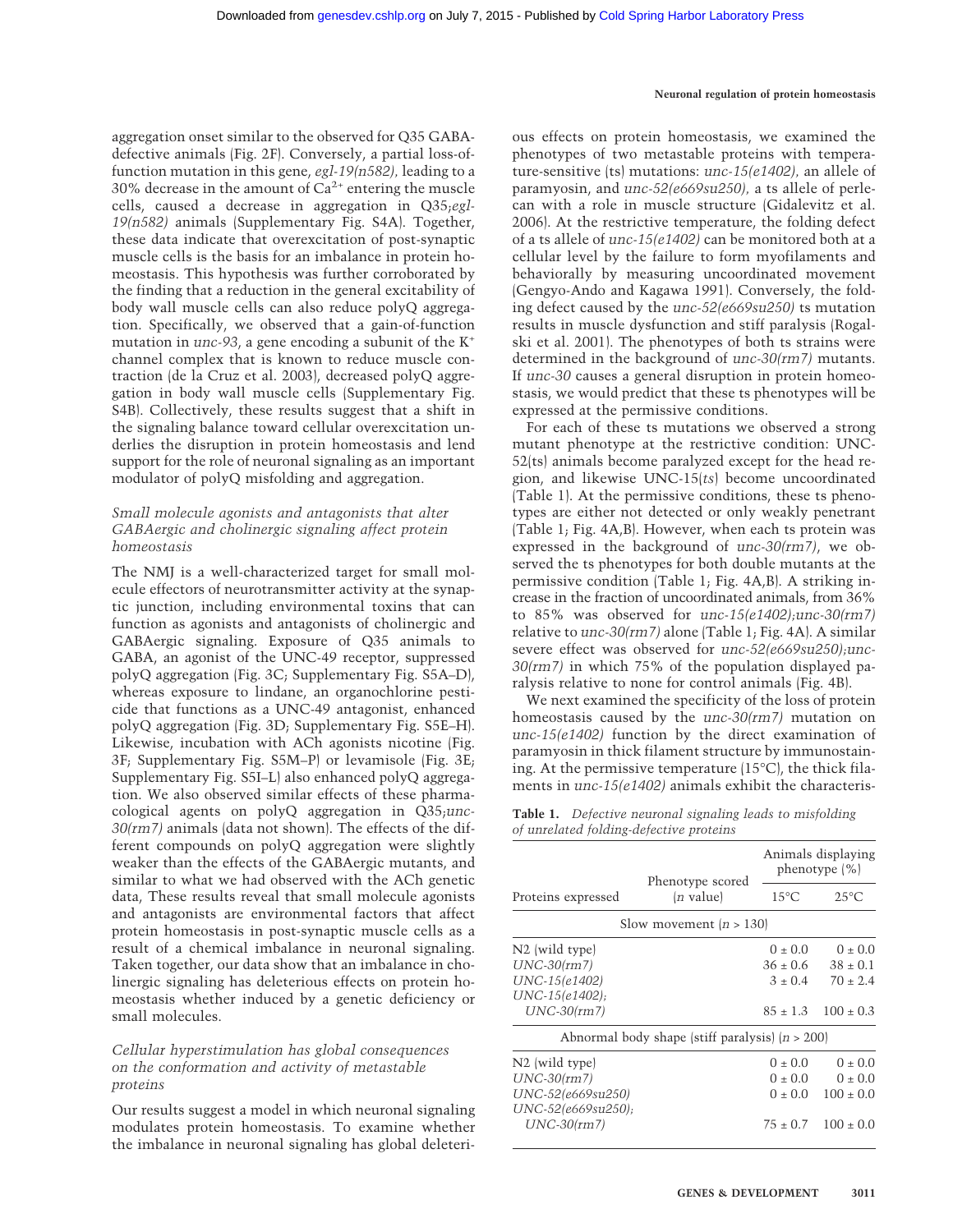

**Figure 4.** Cellular hyperstimulation exposes ts phenotypes at permissive temperatures. Age-synchronized animals were kept at 15°C up to 6 d of age, when they were analyzed for different phenotypes. (*A*) The strains tested for slow movement were *unc-15(e1402) and unc-15(e1402);unc-30(rm7)*. (*B*) The strains *unc-52(e669su250) and unc-52(e669su250);unc-30(rm7)* were scored for abnormal body shape and paralysis.The wild type (N2) and *unc-30(rm7)* were used as controls for both assays. Graph bars represent the percentage of scored phenotype at 15°C for at least 130 animals. For both graphs, error bars indicate SEM. (*C–H*) Confocal projections (20×) of body wall muscle cells stained with antibody against paramyosin are shown. At the permissive temperature (15°C), the thick filaments in *unc-15(e1402)* animals exhibit the characteristic muscle cell structure indistinguishable from wild-type animals, whereas at the restrictive temperature disruption of muscle structure was observed in all *unc-15(e1402)* animals due to improper formation of thick filaments. (*C*) *unc-15(e1402)* at 15°C. (*D*) *unc-30(rm7)* at 15°C. (*E*) *unc-15(e1402);unc-30(rm7)* at 15°C. (*F*) *unc-15(e1402)* at 25°C. (*G*) *unc-30(rm7)* at 25°C. (*H*) *unc-15(e1402);unc-30(rm7)* at 25°C. All images were taken from the midsection of day 6 animals. Bar: *A–F*, 5 µm.

tic muscle cell structure indistinguishable from wildtype animals (Fig. 4C), whereas at the restrictive temperature there is extensive disruption of muscle structure in all *unc-15(e1402)* animals (100%, *n* = 5) due to improper formation of thick filaments (Fig. 4F). At both the permissive and restrictive temperatures, *unc-30(rm7)* worms have a wild-type muscle structure (100%, *n* = 4 and 100%, *n* = 6) (Fig. 4D,G, respectively), whereas in double-mutant animals *unc-15(e1402);unc-30(rm7)* the structure of thick filaments is completely disrupted at the permissive temperature  $(100\%, n = 7)$ (Fig. 4E). These results indicate that the presence of the *unc-30* mutation exposes the misfolding defect of a metastable protein with a ts mutation, disrupting muscle structure (cellular level) and muscle function (behavioral level). From these results, we conclude that neuronal signaling has important consequences on protein homeostasis and interferes with the folding and activity of proteins with mild folding defects.

# **Discussion**

Neuronal overexcitation of post-synaptic muscle cells, whether caused by an imbalance of GABAergic or cholinergic signaling, compromises protein homeostasis. This was revealed by identification of a mutation in *unc-30* and the subsequent demonstration that other mutations that alter neuromuscular transmission led to misfolding of polyQ expansion proteins and other metastable proteins harboring ts mutations. These observations establish that the problem of protein folding and maintenance of protein homeostasis is not solely the result of intrinsic cellular events, but can also be influenced significantly in a non-cell-autonomous manner by perturbations in neuronal cell signaling. Our data support a model (Fig. 5) in which cellular overstimulation has severe consequences on the folding stability of proteins, and that an imbalance in neuronal signaling may be a common feature of protein conformation disorders. The non-cell-autonomous regulation of post-synaptic cellular homeostasis is likely to be of central importance not only to neurodegenerative and neuromuscular disease but may have widespread relevance in systemic pathologies associated with aging. We further propose that small molecules that alter neurotransmission, some of which correspond to widespread environmental contaminants, represent a new class of modifiers of conformational disorders.

# *Neuronal signaling as a non-cell-autonomous modulator of protein homeostasis*

The ability of the cellular machinery to prevent accumulation of damaged, misfolded or aggregated proteins is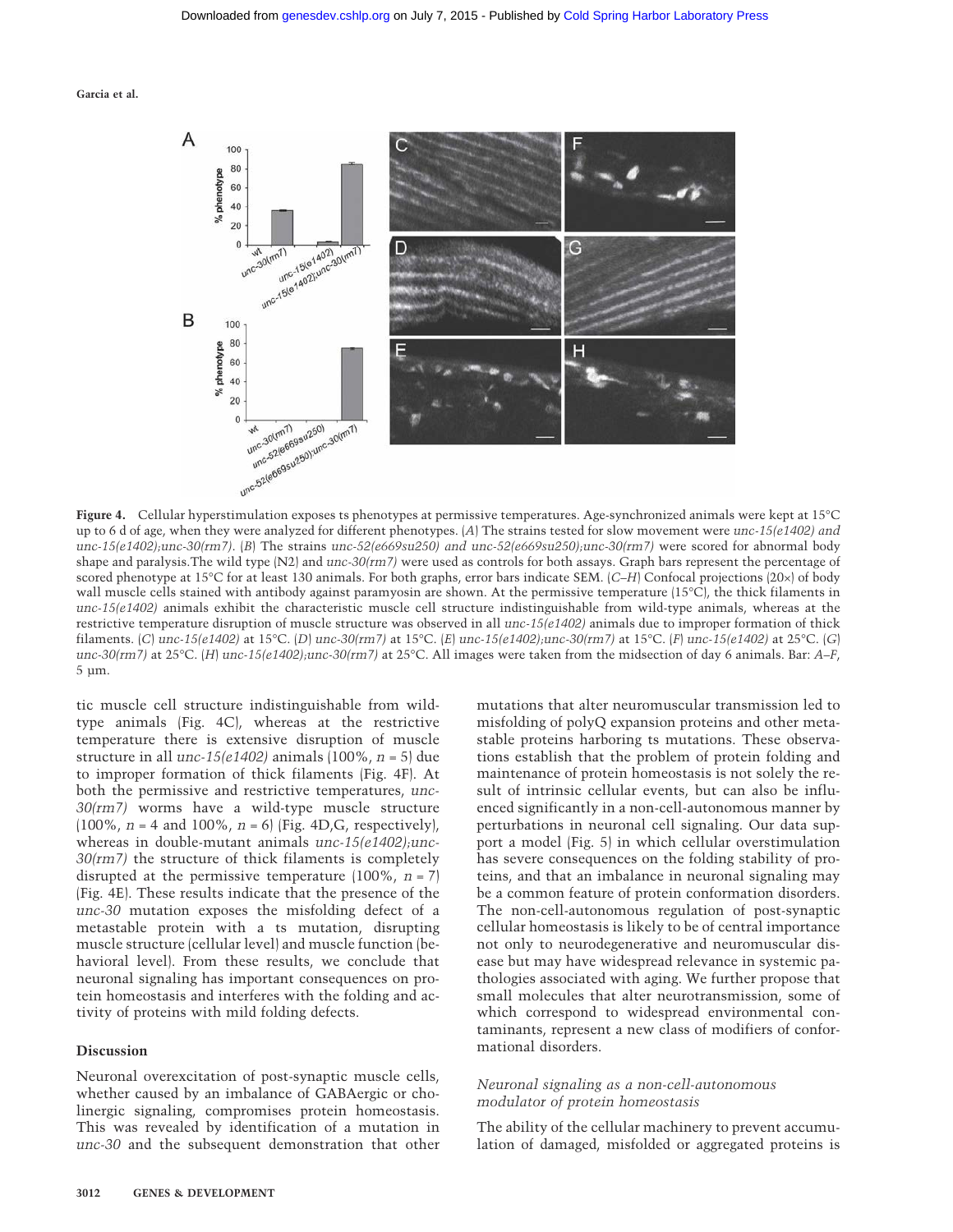

**Figure 5.** Neuronal signaling modulates the post-synaptic cell's capacity for protein folding. We propose that an imbalance in neuronal signaling resulting in overstimulation of post-synaptic cells disrupts the cell's folding capacity and causes misfolding and aggregation of metastable and aggregation-prone proteins. (ACh) Acetylcholine; (AChR) acetylcholine receptor;  $(GABA)$   $\gamma$ -aminobutyric acid;  $(GABA)$  GABA receptor.

influenced by the genetic background. Genome-wide genetic screens for modulators of protein aggregation have identified ∼200 genes, providing an initial understanding of the complexity of cellular protein homeostasis (Nollen et al. 2004). These results revealed how orchestration among diverse cellular processes can act to sense and restore balance to the protein folding environment in the cell (Nollen et al. 2004). The identification of neuronal signaling pathways as modulators of protein misfolding and aggregation is unexpected. Previous work has linked an ACh-regulated response to starvation and described an enhancement in protein catabolism in a subset of muscle cells that was suggested to provide the metabolic resources necessary for organismal survival (Szewczyk et al. 2000). It has also been shown that loss of both GABA and ACh signaling to the post-synaptic cells led to selective targeting of GABAA receptors for autophagy (Rowland et al. 2006). While it is well established that protein folding processes can be influenced by external stimuli—for example, heat shock or oxidative stress the regulation of protein homeostasis has been traditionally viewed as an intrinsic process. These results reveal that protein homeostasis can be strongly influenced by extracellular communication and, in particular, neuronal activity.

We only examined body wall muscle cells as one class of post-synaptic cells, but we suggest that the neural modulatory effects on protein homeostasis may constitute a regulatory mechanism of broader significance. The ability of the cell to maintain a proper protein folding environment may constitute an important early sensor of an imbalance in presynaptic neuronal activity, before progressive disruption and irreversible cellular damage occurs. Our studies also show that neuronal excitation results in the chronic exposure of the post-synaptic cell to higher levels of intracellular  $Ca^{2+}$  that has a myriad of effects on cellular processes including protein homeostasis. Cell–cell communication, and the intracellular changes these processes elicit, thus emerges as an additional level of regulation and integration of different inputs in a multicellular organism with potential to have an effect on the organism's general fitness.

While we employed ts proteins as a tool to monitor protein homeostasis, polymorphisms are abundant in the eukaryotic proteome (Goodstadt and Ponting 2001) and their penetrance have been suggested to depend on the robustness of the protein quality control mechanisms in the cell (Sangster et al. 2004; Kimchi-Sarfaty et al. 2007).

In disparate model organisms, the disruption of quality control mechanisms, by either chronic expression of aggregation-prone proteins or the loss of Hsp90 function, have been shown to cause an imbalance in cellular homeostasis, exposing otherwise silent genetic variation (Gidalevitz et al. 2006). In post-reproductive aging organisms, the exposure of silent genetic variation, due to the accumulative effects of various stresses, may contribute to disease susceptibility (Halapi and Hakonarson 2002; Mularoni et al. 2006; Kimchi-Sarfaty et al. 2007). Indeed, the majority of conformational disorders are age related and caused by the chronic expression of aggregationprone proteins (Dobson 2003; Soto 2003). Here, we reveal that an imbalance in cell–cell communication introduces a form of chronic cell stress that can destabilize cellular homeostasis and affect disease progression.

# *Small molecule effectors of neuronal excitation as modulators of protein conformational disorders*

Despite the prominence of protein misfolding as a causative agent of conformational disorders, another common feature of neurodegenerative diseases is the association with other environmental factors that contribute to disease onset and progression (Soto 2003). Examples include Huntington's disease, for which patients with the same polyQ length can exhibit variation in age of disease onset (Wexler et al. 2004), Parkinson's disease, in which post-industrial environmental exposures such as insecticides have been correlated with disease onset (Benmoyal-Segal and Soreq 2006), and ALS, in which the majority of the cases are sporadic (Bruijn et al. 2004).

Our results reveal that small molecule agonists and antagonists that alter the balance of ACh and GABA at the NMJ cause an imbalance in protein homeostasis in post-synaptic cells, suggesting an important new role for commonly ingested chemicals (nicotine) and other widespread environmental contaminants (lindane) with neurostimulatory properties in protein misfolding diseases. Organochlorine compounds and other related toxicological agents have been implicated in diverse human diseases (Bruijn et al. 2004; Zawia and Basha 2005; Benmoyal-Segal and Soreq 2006). The chronic exposure to these compounds could, over time, lead to a progressive imbalance in protein homeostasis that exacerbates the proper folding and clearance of conformationally challenged proteins. Consequently such environmental toxicants could contribute significantly to the onset of sporadic diseases such as ALS, for which an imbalance in GABAergic synaptic transmission seems to be pivotal for differential vulnerability of particular sets of cerebrospinal axis motor neurons (Lorenzo et al. 2006). Whether such compounds are directly causal or not, our data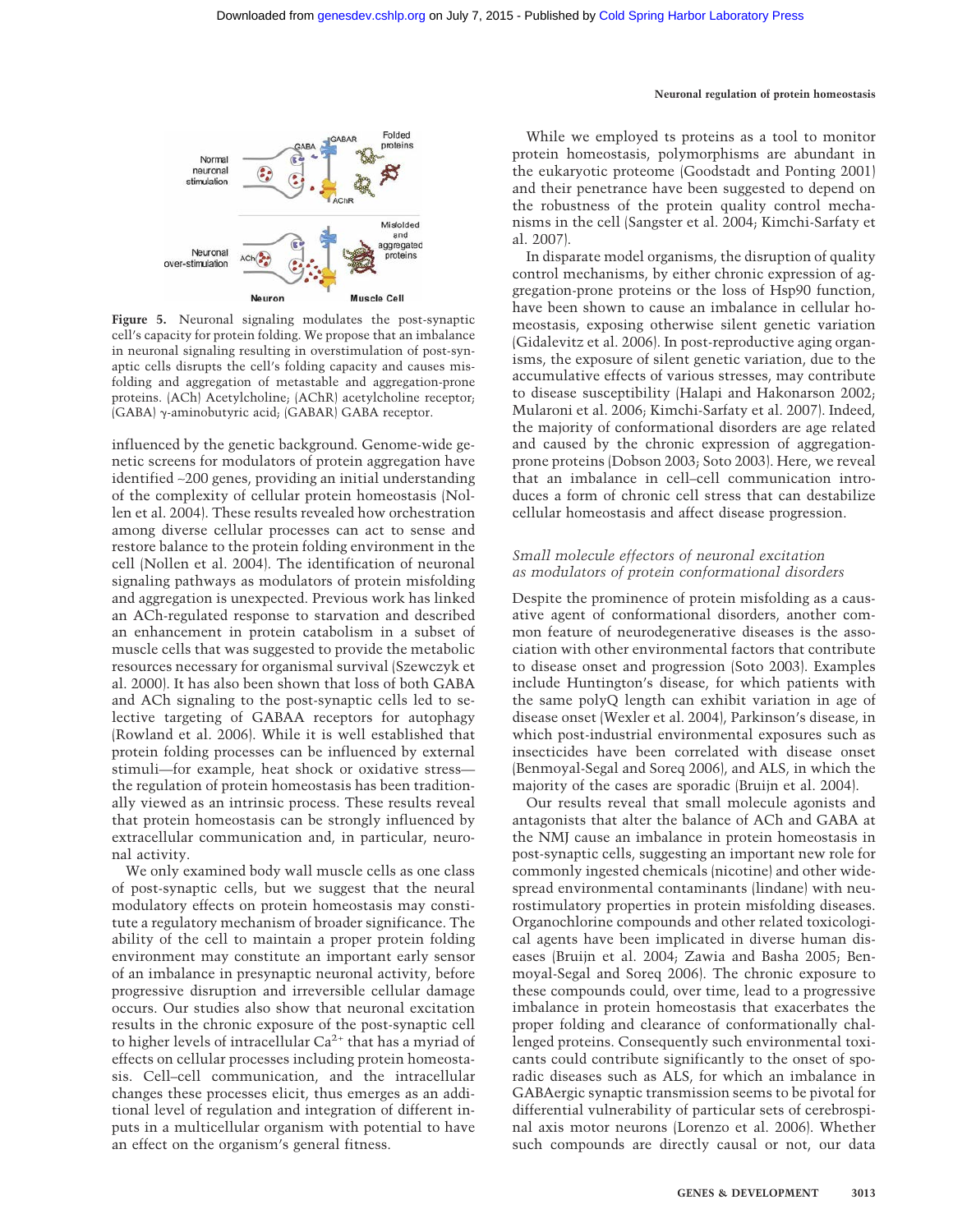would support their roles to imbalance homeostasis as potential modifiers of disease.

#### **Materials and methods**

#### *Strains*

Nematodes were handled using standard methods (Brenner 1974) and experiments were performed at 20°C, unless otherwise indicated. Strains and alleles used in this study were as follows: Bristol strain N2 (wild type), *unc-30(e191)*, *unc-30(e2327)*, *unc-25(e156)*, *unc-47(gk192)*, *unc-49(e407),* P*unc-47*  $gfp$ ,  $rmIs132[P<sub>unc-54</sub>:q35::yfp]$ ,  $rmIs133[P<sub>unc-54</sub>:q40::yfp]$ , ace-*1(p1000), ace-2(g72)*, *egl-19(ad692)*, *unc-15(e1402),* and *unc-52(e669su250).* The *unc-30(e2327)* strain was kindly provided by the Horvitz laboratory; all other strains are available from the *Caenorhabditis elegans* Genetic Center. Strains containing Q35 and Q40 stretches were described previously (Morley et al. 2002; Nollen et al. 2004). Strains generated in this work are listed in the Supplemental Material.

#### *Mutagenesis, mapping, and molecular analysis of* unc-30(rm7)

Mutagenesis with ethyl methanesulfonate (EMS) was performed by standard methods (Brenner 1974). *unc-30(rm7)* chromosome mapping was performed by SNPs (Wicks et al. 2001). UNC-30 function rescue was obtained by coinjecting the cosmid B0564 (40 µg/µL) and a cotransformational marker P<sub>myo-2</sub><sup>2</sup> *gfp* (100 ng/µl) (gift from A. Fire, Stanford University, Stanford, CA) in *unc-30(rm7)* animals. Transgenic lines were identified based on the presence of the fluorescent marker and transgenic animals were analyzed for aggregation and uncoordination phenotypes [detailed identification of *unc-30(rm7)* is described in the Supplemental Material].

# *Fluorescence microscopy and fluorescence recovery after photobleaching*

For in vivo imaging, animals were mounted on a 2% agar pad on a glass slide and immobilized in 1 mM levamisole (Sigma). Fluorescence micrographs were taken with a Zeiss Axioplan 2/LSM 510 Meta confocal microscope. Immobilized animals were subjected to FRAP analysis as described (Nollen et al. 2004) with the following modification: An area of  $3.6 \mu m^2$  was bleached for 6.4 sec (25 iterations at 100% laser power), after which an image was collected every 30 sec (at 0.1% laser power). Relative fluorescence intensity (RFI) was determined by using the equation  $RFI = \frac{Ne_t}{N1_t}$ / $\frac{Ne_0}{N1_0}$ .  $Ne_t$  is the average intensity of the bleached area at a given time point, and  $N1<sub>t</sub>$  is the average intensity of an adjacent nonbleached area at the corresponding time point, allowing to control for general photobleaching and background fluorescence.  $Ne_0$  and  $N1_0$  are the average intensity before photobleaching of the bleached and nonbleached control area, respectively.

#### *Aggregate quantification*

Animals were age-synchronized by bleaching with NaOCl and left overnight to hatch on either unseeded NGM plates or in S-medium for the drug assays. For the Q40 or Q35 signalingdefective backgrounds, single L1-stage animals were picked and put onto individual seeded plates for aggregate counting and the same animal was scored for aggregation during 6 or 10 d, respectively. A minimum of 21 animals were scored for each strain

and for each time point analyzed. For the drug assays, a population study was performed. At each time point animals were transferred from 96-well microtiter liquid cultures onto plates and the total number of aggregates was scored for each individual. For RNA interference (RNAi) assays, synchronized Q35 L1 animals were transferred onto individual NGM plates seeded with *Escherichia coli* containing the appropriate target sequence or vector alone, L4440. Aggregates were counted for each animal over time. Staged animals were viewed at 100× magnification with a stereomicroscope equipped for epifluorescence, and the number of polyQ aggregates was determined. Aggregates were defined as discrete, bright structures, with boundaries distinguishable from surrounding fluorescence. The number of aggregates for each animal in each day was counted at least twice and the values were averaged. For the drug assays, the quantification was performed blind. Data were collected from different experiments and compiled to calculate daily aggregate number averages. Day 1 is defined as 24 h following NaOCl age synchronization and animals are said to be 1 d old.

#### *Assay for ts phenotypes*

For the slow movement assay, age-synchronized L1 nematodes were grown at 15°C and scored 5 d later. Per assay, eight to 12 animals were placed in a freshly seeded plate (equilibrated to 20°C) in the center of a 1-cm ring. Animals remaining in the 1-cm circle after 5 min were considered to possess a slow movement phenotype (Gidalevitz et al. 2006). As a control experiment, L1 nematodes were grown at 15°C until L3–L4 stage (to avoid embryonic and developmental phenotypes), transferred to 25°C, and scored 1 d later for the same phenotype. Experiments were repeated until the *n* value was at least 130. To score for abnormal body shape (or stiff paralysis), age-synchronized L1 nematodes were grown for 6 d at 15°C. Partially paralyzed animals with moving heads and stick-like bodies were scored for abnormal body shape. The controls were grown at 15°C until L3–L4 stage, transferred to 25°C, and scored 2 d later.

#### *Immunofluorescence analysis*

Six-day-old nematodes were collected using M9 buffer and fixed for 2 h in 40 mg/mL formaldehyde/phosphate buffer (pH 7.2) at 4°C. After fixation, animals were washed in PBS (pH 7.4) and incubated in 2% Tween20 for 30 min at room temperature. For permeabilization, animals were washed in PBS (pH 7.4), resuspended in 5% 2-Mercaptoethanol/Tris (pH 6.8) (with 1% Triton X-100), and incubated overnight at 37°C. Samples were then treated with 2.5 U/µL Collagenase/Tris (pH 7.4) (type IV, Sigma-Aldrich #C5138) for ∼30 min at 37°C, using a shaker at 250 rpm. This reaction was stopped by transferring the samples to ice. Fixed-permeabilized samples were blocked with AbA solution (10 mg/mL BSA in PBS) followed by antibody staining. Samples were incubated overnight with primary antibody against paramyosin (1:200 dilution, Developmental Studies Hybridoma Bank mouse IgG1, gift from H. Epstein, University of Texas, Galveston, TX) at room temperature. Incubation with secondary antibody was performed for 2 h using anti-mouse IgG-FITC conjugate (1:200 dilution; Sigma #F0257). Nematodes were mounted in 90% glycerol/1 mg/mL DABCO (diaza-bicyclo-octane) anti-fading solution. Samples were examined by immunofluorescence microscopy using a Zeiss ConfoCor3/510 Meta confocal microscope (Ruvkun and Giusto 1989; Finney and Ruvkun 1990).

#### *Drug assays*

Drug assays were performed in 96-well plates in liquid culture (Voisine et al. 2007). Each well contained a final volume of 60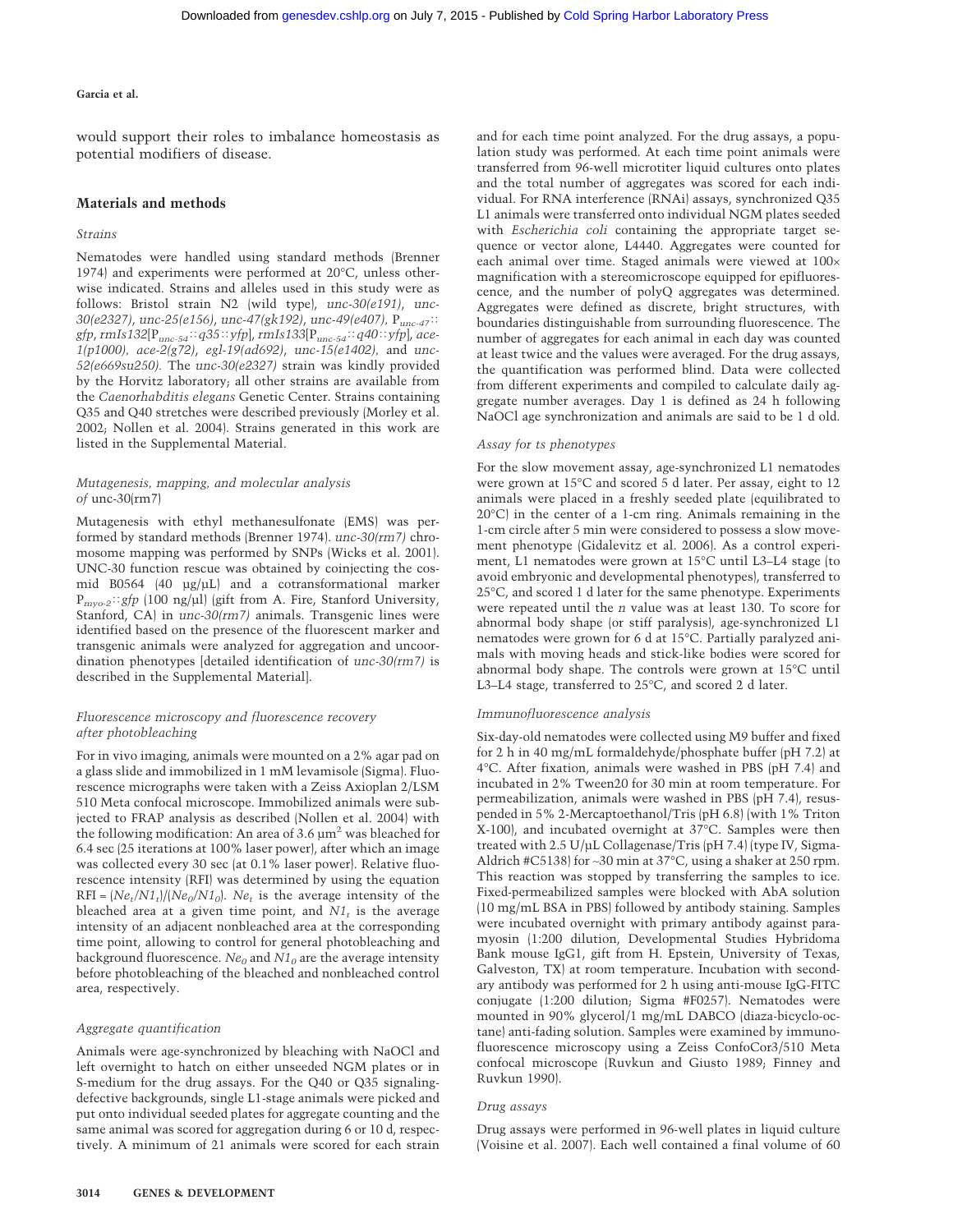µL comprising 10–15 L1 animals, drugs at the appropriate concentration, and HB101 bacteria to a final OD of 0.8 in the microtiter plate. Animals and bacteria were resuspended in S-medium supplemented with streptomycin, penicillin, and nystatin (Sigma). *C. elegans* were grown with continuous shaking at 200 rpm at 20°C (New Brunswick Scientific Incubation shaker). Compound preparation: Stock solutions of 500 mM GABA (Sigma) and 800 mM levamisole (Sigma) were prepared in water; stock solutions of 300 mM nicotine (Sigma) and 170 mM lindane (Sigma) were prepared in ethanol.

# **Acknowledgments**

We thank members of the Morimoto Laboratory and Dr. Robert Holmgren for discussions and comments on the manuscript, and J. Merchant, C. Clendaniel, and A. Ben-Zvi for assistance in these studies. We also thank J. West for advice in statistical analysis. We are grateful to T. O'Halloran's laboratory for the use of a Zeiss confocal microscope and the Biological Imaging Facility at Northwestern University. We acknowledge T. Stiernagle and the *Caenorhabditis elegans* Genetics Center—supported by a grant from the National Institutes of General Medical Sciences—and the International *C. elegans* Gene Knockout Consortium for providing *C. elegans* strains. We also thank A. Fire and R. Horvitz for providing strains and plasmids. The monoclonal antibody anti-paramyosin developed by H. Epstein was obtained from the Developmental Studies Hybridoma Bank developed under the auspices of the NICHD and maintained by The University of Iowa, Department of Biological Sciences, Iowa City, IA. S.M.G. is supported by Ph.D. fellowship PRAXIS XXI BD/21451/99 FCT/FEDER (Portugal/EU); M.D.A. is supported by POCTI/BIA-BCM/56609/2004 grant and CIGMH FCT/FEDER (Portugal/EU); M.O.C. is supported by a post-doctoral fellowship from the American Parkinson Disease Association; and M.C.S. is supported by Ph.D. fellowship SFRH/BD/ 28461/2006 FCT/FEDER (Portugal/EU). These studies were supported by grants to R.I.M. from the NIH (NIGMS and NIA), the Huntington's Disease Society of America Coalition for the Cure, and the Daniel F. and Ada L. Rice Foundation.

# **References**

- Amaral, M.D. 2006. Therapy through chaperones: Sense or antisense? Cystic fibrosis as a model disease. *J. Inherit. Metab. Dis.* **29:** 477–487.
- Benmoyal-Segal, L. and Soreq, H. 2006. Gene–environment interactions in sporadic Parkinson's disease. *J. Neurochem.* **97:** 1740–1755.
- Boillee, S., Vande Velde, C., and Cleveland, D.W. 2006. ALS: A disease of motor neurons and their nonneuronal neighbors. *Neuron* **52:** 39–59.
- Brenner, S. 1974. The genetics of *Caenorhabditis elegans*. *Genetics* **77:** 71–94.
- Brignull, H.R., Moore, F.E., Tang, S.J., and Morimoto, R.I. 2006. Polyglutamine proteins at the pathogenic threshold display neuron-specific aggregation in a pan-neuronal *Caenorhabditis elegans* model. *J. Neurosci.* **26:** 7597–7606.
- Brignull, H.R., Morley, J.F., and Morimoto, R.I. 2007. The stress of misfolded proteins: *C. elegans* models for neurodegenerative disease and aging. *Adv. Exp. Med. Biol.* **594:** 167–189.
- Bruijn, L.I., Miller, T.M., and Cleveland, D.W. 2004. Unraveling the mechanisms involved in motor neuron degeneration in ALS. *Annu. Rev. Neurosci.* **27:** 723–749.
- Chen, S., Ferrone, F.A., and Wetzel, R. 2002. Huntington's dis-

ease age-of-onset linked to polyglutamine aggregation nucleation. *Proc. Natl. Acad. Sci.* **99:** 11884–11889.

- Cohen, F.E. and Kelly, J.W. 2003. Therapeutic approaches to protein-misfolding diseases. *Nature* **426:** 905–909.
- Combes, D., Fedon, Y., Toutant, J.P., and Arpagaus, M. 2003. Multiple ace genes encoding acetylcholinesterases of *Caenorhabditis elegans* have distinct tissue expression. *Eur. J. Neurosci.* **18:** 497–512.
- de la Cruz, I.P., Levin, J.Z., Cummins, C., Anderson, P., and Horvitz, H.R. 2003. sup-9, sup-10, and unc-93 may encode components of a two-pore  $K^+$  channel that coordinates muscle contraction in *Caenorhabditis elegans*. *J. Neurosci.* **23:** 9133–9145.
- Dobson, C.M. 2003. Protein folding and misfolding. *Nature* **426:** 884–890.
- Drysdale, M.J., Brough, P.A., Massey, A., Jensen, M.R., and Schoepfer, J. 2006. Targeting Hsp90 for the treatment of cancer. *Curr. Opin. Drug Discov. Devel.* **9:** 483–495.
- Faber, P.W., Alter, J.R., MacDonald, M.E., and Hart, A.C. 1999. Polyglutamine-mediated dysfunction and apoptotic death of a *Caenorhabditis elegans* sensory neuron. *Proc. Natl. Acad. Sci.* **96:** 179–184.
- Finney, M. and Ruvkun, G. 1990. The unc-86 gene product couples cell lineage and cell identity in *C. elegans*. *Cell* **63:** 895–905.
- Gengyo-Ando, K. and Kagawa, H. 1991. Single charge change on the helical surface of the paramyosin rod dramatically disrupts thick filament assembly in *Caenorhabditis elegans*. *J. Mol. Biol.* **219:** 429–441.
- Gidalevitz, T., Ben-Zvi, A., Ho, K.H., Brignull, H.R., and Morimoto, R.I. 2006. Progressive disruption of cellular protein folding in models of polyglutamine diseases. *Science* **311:** 1471–1474.
- Goodstadt, L. and Ponting, C.P. 2001. Sequence variation and disease in the wake of the draft human genome. *Hum. Mol. Genet.* **10:** 2209–2214.
- Gregersen, N. 2006. Protein misfolding disorders: Pathogenesis and intervention. *J. Inherit. Metab. Dis.* **29:** 456–470.
- Gusella, J.F. and MacDonald, M.E. 2000. Molecular genetics: Unmasking polyglutamine triggers in neurodegenerative disease. *Nat. Rev. Neurosci.* **1:** 109–115.
- Halapi, E. and Hakonarson, H. 2002. Advances in the development of genetic markers for the diagnosis of disease and drug response. *Expert Rev. Mol. Diagn.* **2:** 411–421.
- Hsu, A.L., Murphy, C.T., and Kenyon, C. 2003. Regulation of aging and age-related disease by DAF-16 and heat-shock factor. *Science* **300:** 1142–1145.
- Jin, Y., Hoskins, R., and Horvitz, H.R. 1994. Control of type-D GABAergic neuron differentiation by *C. elegans* UNC-30 homeodomain protein. *Nature* **372:** 780–783.
- Jin, Y., Jorgensen, E., Hartwieg, E., and Horvitz, H.R. 1999. The *Caenorhabditis elegans* gene unc-25 encodes glutamic acid decarboxylase and is required for synaptic transmission but not synaptic development. *J. Neurosci.* **19:** 539–548.
- Jospin, M., Jacquemond, V., Mariol, M.C., Segalat, L., and Allard, B. 2002. The L-type voltage-dependent  $Ca^{2+}$  channel EGL-19 controls body wall muscle function in *Caenorhabditis elegans*. *J. Cell Biol.* **159:** 337–348.
- Kimchi-Sarfaty, C., Oh, J.M., Kim, I.W., Sauna, Z.E., Calcagno, A.M., Ambudkar, S.V., and Gottesman, M.M. 2007. A 'silent' polymorphism in the MDR1 gene changes substrate specificity. *Science* **315:** 525–528.
- Lee, R.Y., Lobel, L., Hengartner, M., Horvitz, H.R., and Avery, L. 1997. Mutations in the  $\alpha$ 1 subunit of an L-type voltage-activated Ca2+ channel cause myotonia in *Caenorhabditis elegans*. *EMBO J.* **16:** 6066–6076.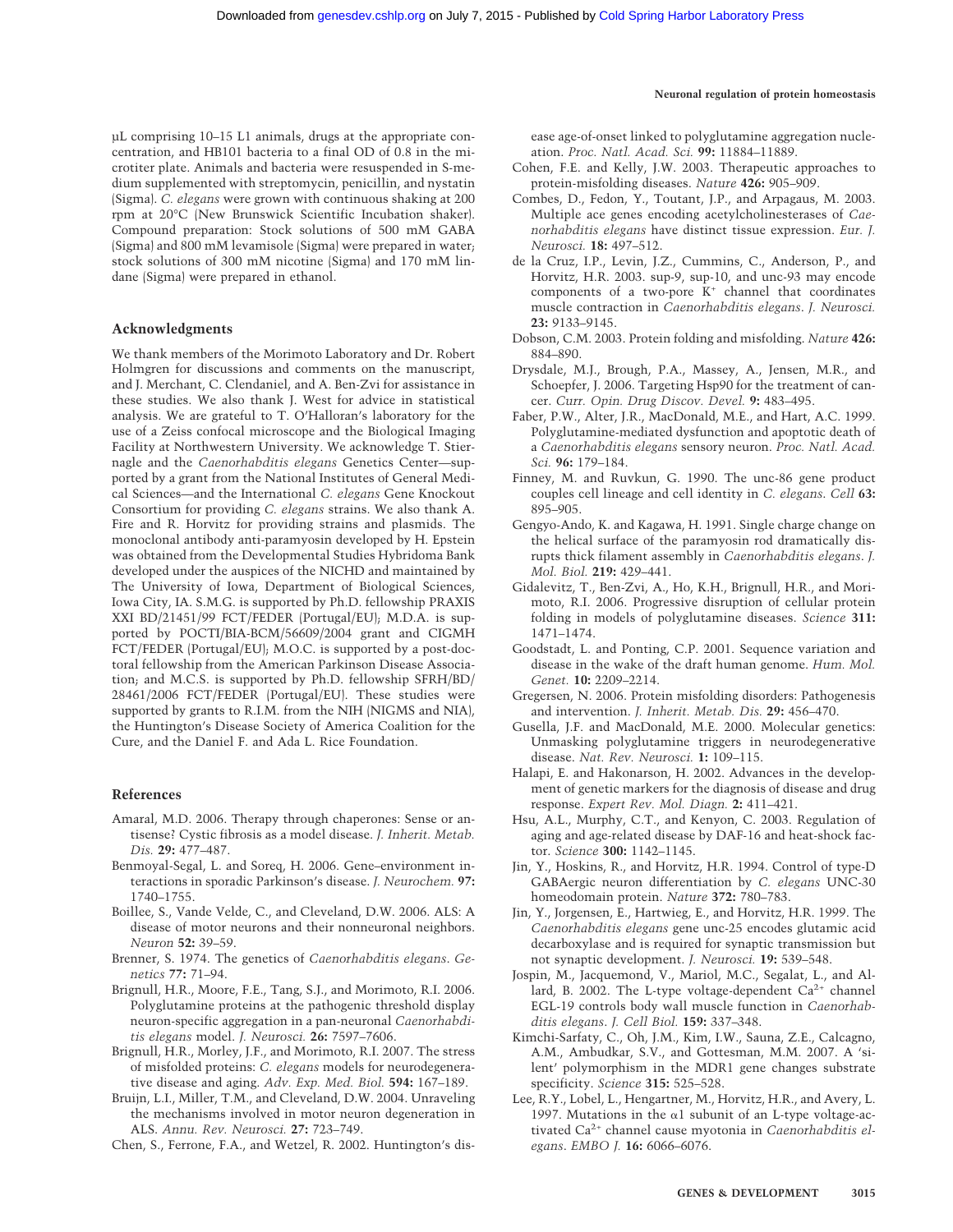- Lorenzo, L.E., Barbe, A., Portalier, P., Fritschy, J.M., and Bras, H. 2006. Differential expression of GABAA and glycine receptors in ALS-resistant vs. ALS-vulnerable motoneurons: Possible implications for selective vulnerability of motoneurons. *Eur. J. Neurosci.* **23:** 3161–3170.
- McIntire, S.L., Reimer, R.J., Schuske, K., Edwards, R.H., and Jorgensen, E.M. 1997. Identification and characterization of the vesicular GABA transporter. *Nature* **389:** 870–876.
- Morley, J.F., Brignull, H.R., Weyers, J.J., and Morimoto, R.I. 2002. The threshold for polyglutamine-expansion protein aggregation and cellular toxicity is dynamic and influenced by aging in *Caenorhabditis elegans*. *Proc. Natl. Acad. Sci.* **99:** 10417–10422.
- Mularoni, L., Guigo, R., and Alba, M.M. 2006. Mutation patterns of amino acid tandem repeats in the human proteome. *Genome Biol.* **7:** R33. doi: 10.1186/gb-2006-7-4-r33.
- Nollen, E.A., Garcia, S.M., van Haaften, G., Kim, S., Chavez, A., Morimoto, R.I., and Plasterk, R.H. 2004. Genome-wide RNA interference screen identifies previously undescribed regulators of polyglutamine aggregation. *Proc. Natl. Acad. Sci.* **101:** 6403–6408.
- Parker, J.A., Connolly, J.B., Wellington, C., Hayden, M., Dausset, J., and Neri, C. 2001. Expanded polyglutamines in *Caenorhabditis elegans* cause axonal abnormalities and severe dysfunction of PLM mechanosensory neurons without cell death. *Proc. Natl. Acad. Sci.* **98:** 13318–13323.
- Queitsch, C., Sangster, T.A., and Lindquist, S. 2002. Hsp90 as a capacitor of phenotypic variation. *Nature* **417:** 618–624.
- Richmond, J.E. and Jorgensen, E.M. 1999. One GABA and two acetylcholine receptors function at the *C. elegans* neuromuscular junction. *Nat. Neurosci.* **2:** 791–797.
- Rogalski, T.M., Mullen, G.P., Bush, J.A., Gilchrist, E.J., and Moerman, D.G. 2001. UNC-52/perlecan isoform diversity and function in *Caenorhabditis elegans*. *Biochem. Soc. Trans.* **29:** 171–176.
- Rowland, A.M., Richmond, J.E., Olsen, J.G., Hall, D.H., and Bamber, B.A. 2006. Presynaptic terminals independently regulate synaptic clustering and autophagy of GABAA receptors in *Caenorhabditis elegans*. *J. Neurosci.* **26:** 1711–1720.
- Rusmini, P., Sau, D., Crippa, V., Palazzolo, I., Simonini, F., Onesto, E., Martini, L., and Poletti, A. 2007. Aggregation and proteasome: The case of elongated polyglutamine aggregation in spinal and bulbar muscular atrophy. *Neurobiol. Aging* **28:** 1099–1111.
- Rutherford, S.L. and Lindquist, S. 1998. Hsp90 as a capacitor for morphological evolution. *Nature* **396:** 336–342.
- Ruvkun, G. and Giusto, J. 1989. The *Caenorhabditis elegans* heterochronic gene lin-14 encodes a nuclear protein that forms a temporal developmental switch. *Nature* **338:** 313– 319.
- Sangster, T.A., Lindquist, S., and Queitsch, C. 2004. Under cover: Causes, effects and implications of Hsp90-mediated genetic capacitance. *Bioessays* **26:** 348–362.
- Satyal, S.H., Schmidt, E., Kitagawa, K., Sondheimer, N., Lindquist, S., Kramer, J.M., and Morimoto, R.I. 2000. Polyglutamine aggregates alter protein folding homeostasis in *Caenorhabditis elegans*. *Proc. Natl. Acad. Sci.* **97:** 5750– 5755.
- Soto, C. 2003. Unfolding the role of protein misfolding in neurodegenerative diseases. *Nat. Rev. Neurosci.* **4:** 49–60.
- Stefani, M. 2004. Protein misfolding and aggregation: New examples in medicine and biology of the dark side of the protein world. *Biochim. Biophys. Acta* **1739:** 5–25.
- Szewczyk, N.J., Hartman, J.J., Barmada, S.J., and Jacobson, L.A. 2000. Genetic defects in acetylcholine signalling promote protein degradation in muscle cells of *Caenorhabditis ele-*

*gans*. *J. Cell. Sci.* **113:** 2003–2010.

- Voisine, C., Varma, H., Walker, N., Bates, E.A., Stockwell, B.R., and Hart, A.C. 2007. Identification of potential therapeutic drugs for Huntington's disease using *Caenorhabditis elegans*. *PLoS ONE* **2:** e504. doi: 10.1371/journal.pone.0000504.
- Warrick, J.M., Paulson, H.L., Gray-Board, G.L., Bui, Q.T., Fischbeck, K.H., Pittman, R.N., and Bonini, N.M. 1998. Expanded polyglutamine protein forms nuclear inclusions and causes neural degeneration in *Drosophila*. *Cell* **93:** 939–949.
- Wexler, N.S., Lorimer, J., Porter, J., Gomez, F., Moskowitz, C., Shackell, E., Marder, K., Penchaszadeh, G., Roberts, S.A., Gayan, J., et al. 2004. Venezuelan kindreds reveal that genetic and environmental factors modulate Huntington's disease age of onset. *Proc. Natl. Acad. Sci.* **101:** 3498–3503.
- White, J.G., Albertson, D.G., and Anness, M.A. 1978. Connectivity changes in a class of motoneurone during the development of a nematode. *Nature* **271:** 764–766.
- Wicks, S.R., Yeh, R.T., Gish, W.R., Waterston, R.H., and Plasterk, R.H. 2001. Rapid gene mapping in *Caenorhabditis elegans* using a high density polymorphism map. *Nat. Genet.* **28:** 160–164.
- Zawia, N.H. and Basha, M.R. 2005. Environmental risk factors and the developmental basis for Alzheimer's disease. *Rev. Neurosci.* **16:** 325–337.